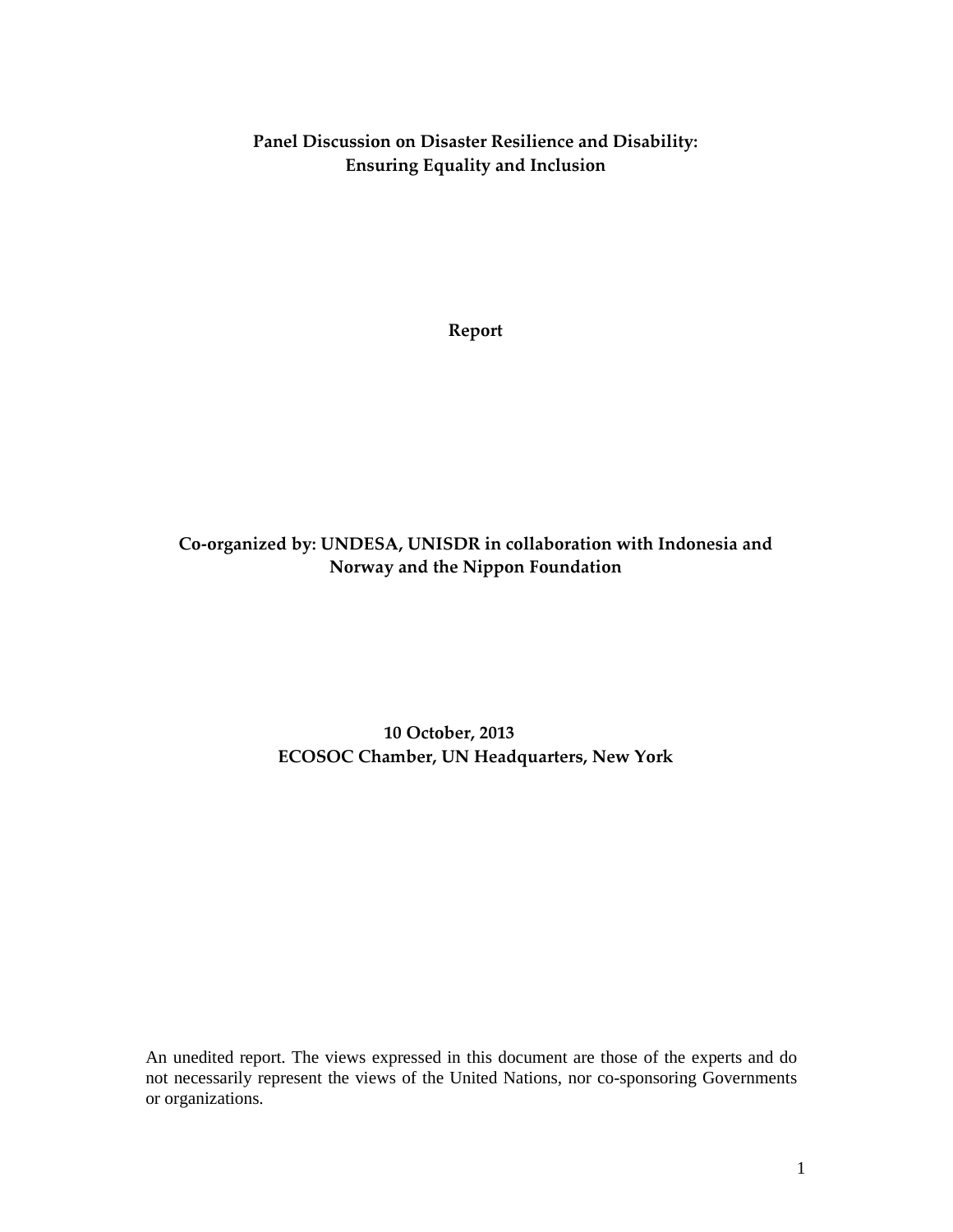# Table of Contents

- 2. Key Findings and Recommendations ……...……………………………………………...4
	- 2.1. **Include disability perspectives and concerns in the global development agenda and frameworks, including the emerging post-2015 framework for disaster risk reduction (HFA2)**
	- 2.2. **Take immediate action to include persons with disabilities in disaster risk reduction and resilience building**
	- 2.3. **Utilize community-wide approaches that involve all stakeholders in the design and implementation of resilient societies to ensure equal access**
	- 2.4. **Make use of targeted and disability-sensitive and responsive actions and plans to build and support resilience for persons with disabilities**
	- 2.5. **Strengthen evidence-based information and data on the situation of persons with disabilities in the planning and implementation of disaster-resilient strategies**
	- 2.6. **Promote education and awareness raising to benefits for all**

| 3.1.1. Opening<br>3.1.2. Presentations and Interventions                                                                                |
|-----------------------------------------------------------------------------------------------------------------------------------------|
| 4.1. Attendance<br>4.2. Documentation<br>4.3. Adoption of the Agenda<br>4.4. Adoption of Recommendations<br>4.5. Closing of the Meeting |
| 5.1. Draft Programme                                                                                                                    |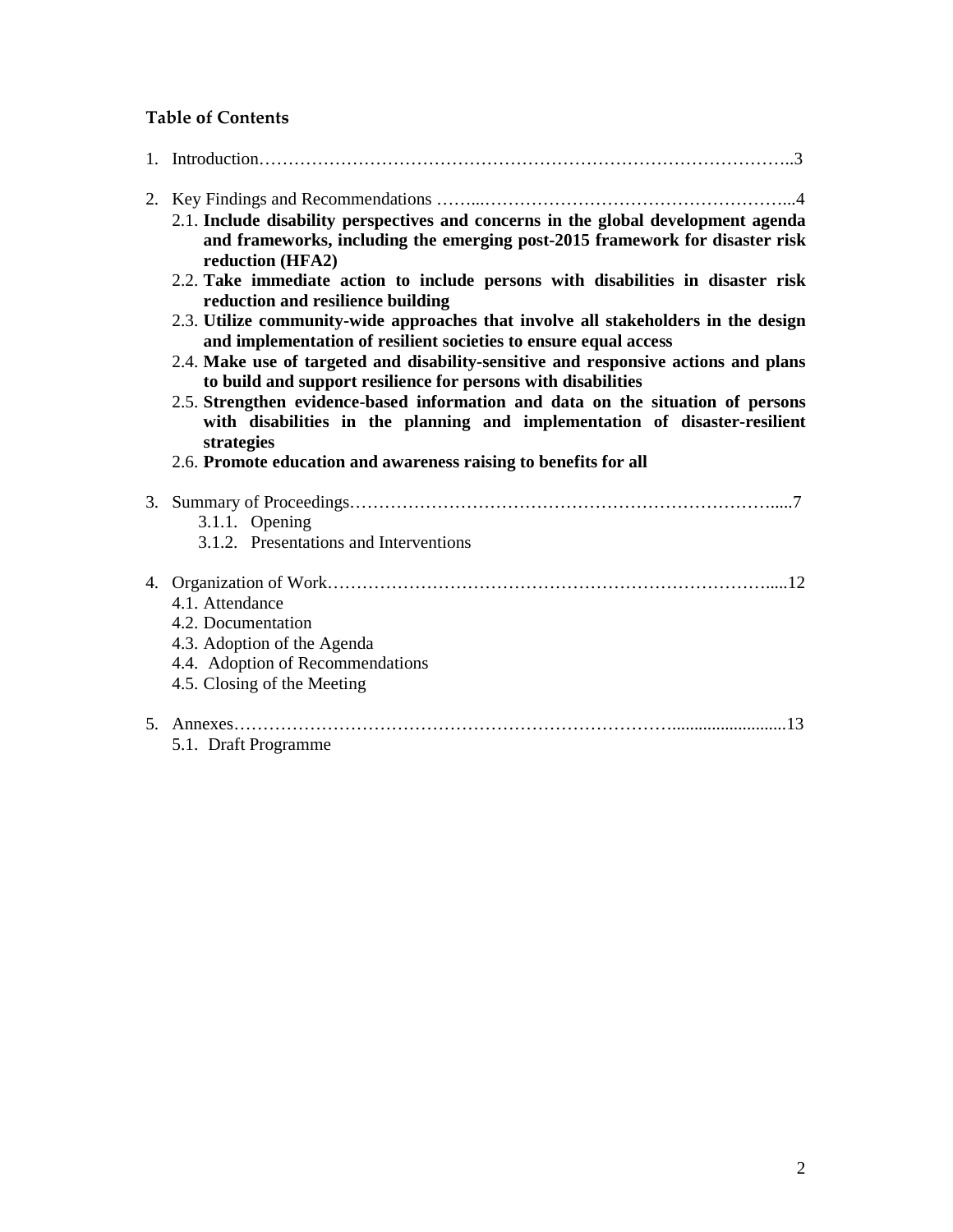#### 1. Introduction

The multi-stakeholder Panel Discussion on "Disaster Resilience and Disability: Ensuring Equality and Inclusion", co-organized by the UNISDR and DESA (SCRPD/DSPD), in collaboration with Norway and Indonesia co-chairs of the Group for Friends of Disaster Risk Reduction and the Nippon Foundation, was held on 10 October 2013, at the United Nations Headquarters in New York, in observance of the 2013 International Day of Disaster Reduction (IDRR).

The Panel was the highlight of a series of events held to mark the 2013 International Day for Disaster Reduction, with the aim to: 1) Advocate for disability-inclusive policies that will provide persons with disabilities the same level of safety and choices afforded to all, involving persons with disabilities in all planning processes; 2) Facilitate a discussion on how disaster risk reduction processes can best include the perspectives of people living with disabilities, especially with a view to a disability-inclusive post-2105 framework for disaster risk reduction (HFA2) and the post-2015 development agenda; 3) Provide a forum for persons with disabilities to highlight their concerns and hear their reformations for a more disaster-resilient world; 4) Raise awareness on how disasters can impact persons with disabilities and how they can be actively involved in building resilience.

Mr. Thomas Gass, Assistant Secretary-General of made opening remarks along with the representatives of the two co-sponsors, Indonesia and Norway, co-chairs of the Group of Friends for Disaster Risk Reduction who co-chaired the panel discussion.

The Panel was moderated by Ms. Margareta Wahlström, Special Representative of the Secretary-General for Disaster Risk Reduction with the participation of panellists. Panellists included: Ms. Kerryann F Ifill, President of Senate, Barbados; Mr. Alex Robinson, ASB Indonesia on behalf of Asian Disaster Reduction and Response Network; Mr. Mitsuji Hisamitsu, General Secretary and Chief of Headquarters, Japanese Federation of the Deaf; and Ms. Stephanie Kusuma Rahardja, Member of Deaf Art Community, Yogyakarta, Indonesia.

Outcomes of the Panel discussion served as an input to inform the development of the post-2015 framework for disaster risk reduction (HFA2) as well as other post-2015 processes.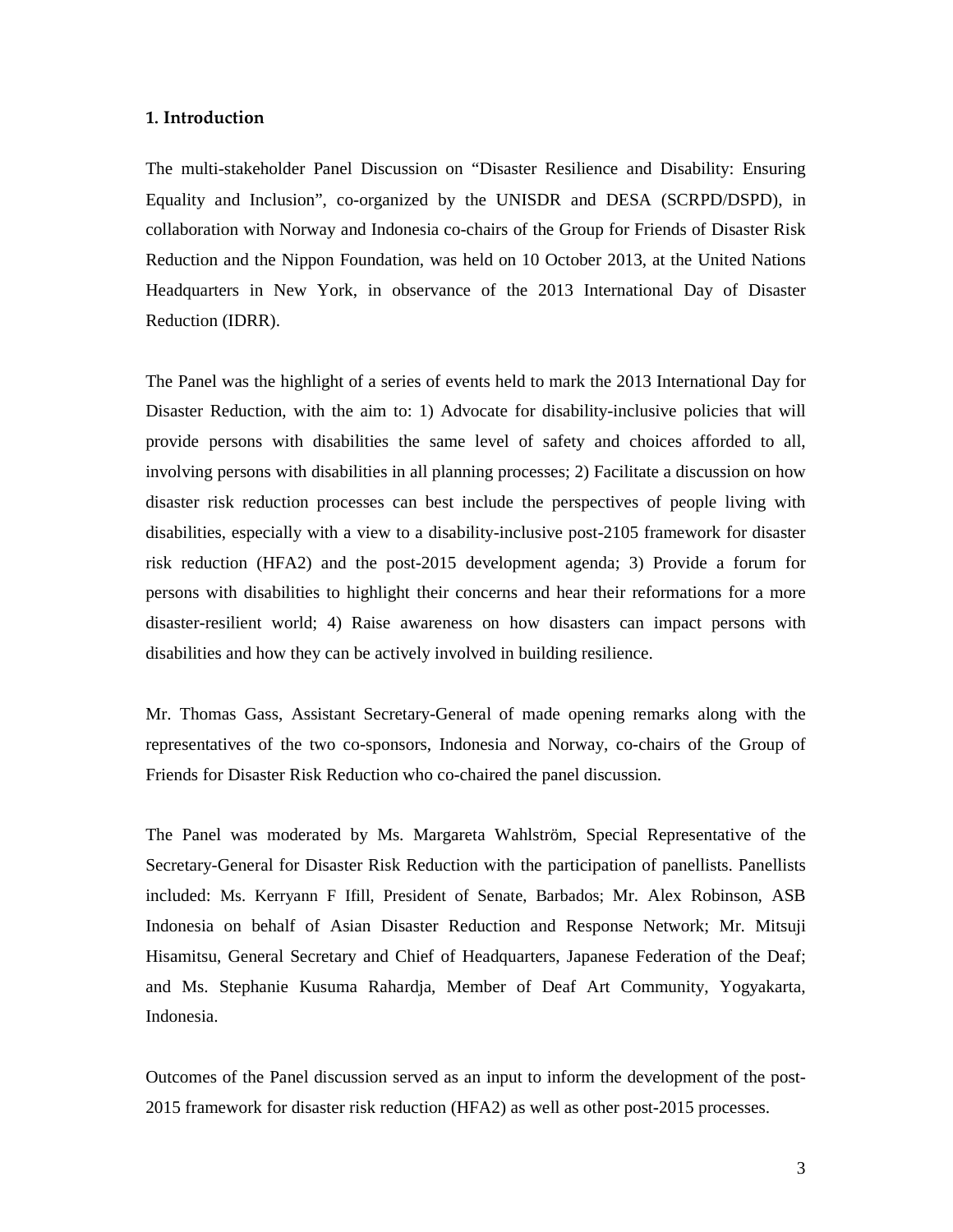It was also intended that discussion would lead to further collaboration including in the organization of future expert group meetings on the same issues amongst the broad network of scholars, practitioners, experts and advocates in order to ensure disability-inclusive development toward 2015 and beyond.

#### 2. Key Findings and Recommendations

# 2.1. Include disability perspectives and concerns in the global development agenda and frameworks, including the emerging post-2015 framework for disaster risk reduction (HFA2)

The Hyogo Framework for Action 2010-2015 is the current international policy instrument to guide global efforts in disaster reduction. With ongoing discussions on the post-2015 development agenda, preparatory and consultative processes are also underway to develop its successor the Hyogo Framework for Action 2 (HFA2). There was an increasing call to strengthen the emphasis of this new framework on a targeted approach to recognize the crosscutting issue of disability-inclusion, the significance of investing in disability-inclusive disaster reduction to minimize human and economic loss, safe guard development gains and promote sustainable solutions that benefit all, while also ensuring the full and effective participation of persons with disabilities and all other stakeholders. Accordingly, a call was made for disability inclusion in ongoing work on the post-2015 disaster risk reduction framework (Hyogo Framework for action 2005-2015, HFA2) to be transformational in its quest to build disaster resilient nations and communities, and attainable through the inclusion and fuller participation by all members of communities.

# 2.2. Take immediate action to include persons with disabilities in disaster risk reduction and resilience building

Persons with disabilities are disproportionally affected by disasters. They are at higher risk of death, injury and secondary impairments, as a result of exclusion from disaster risk reduction policies, plans and programmes. For example, the mortality rate of the 2011 earthquake in Japan was twice as high for persons with disabilities than the general population. In situations of risk persons with disabilities may lack the information on the choices or action to take. There is therefore need to focus on the information content and also its timely delivery to those who need it. This is in addition to overcoming barriers and improving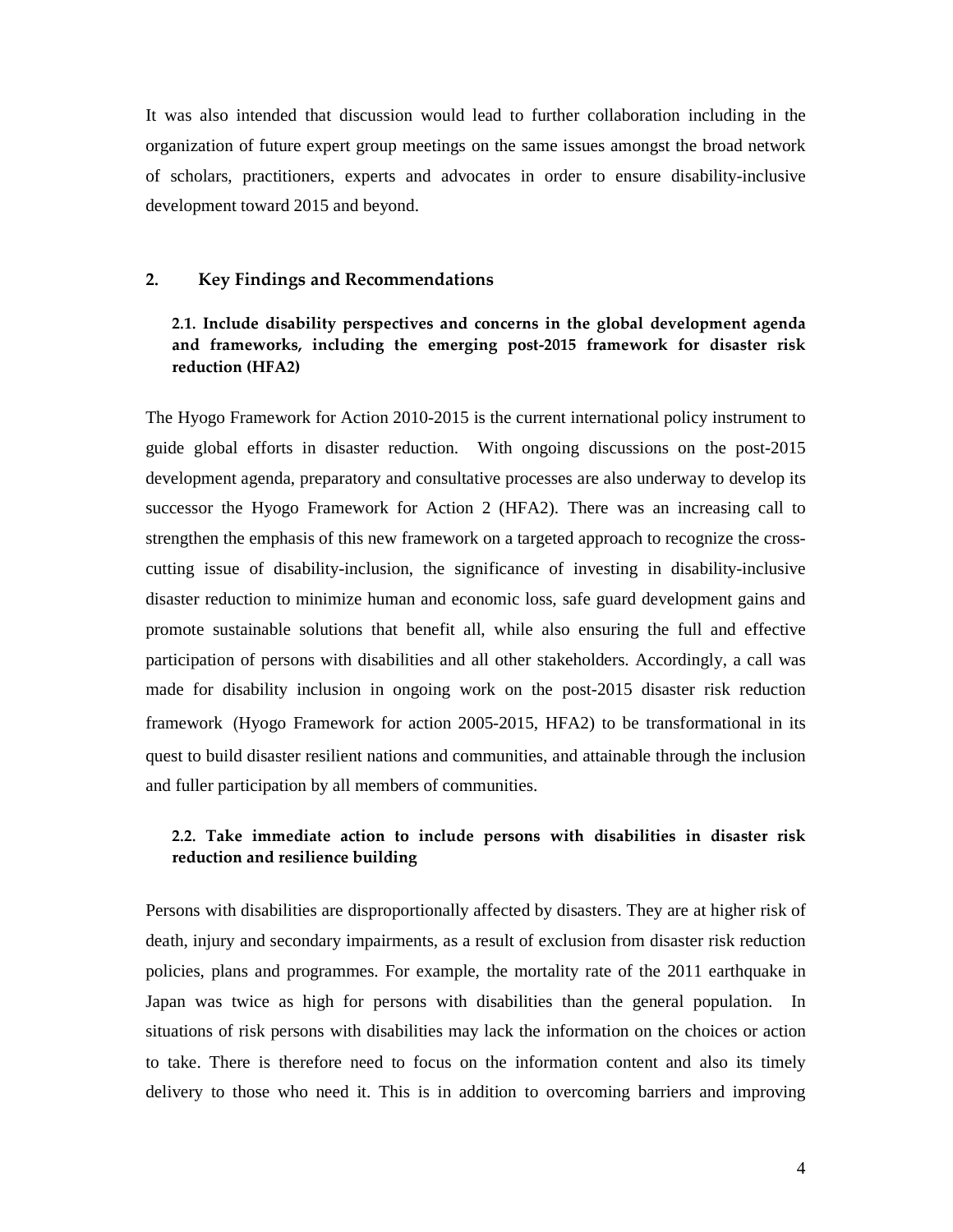accessibility in the physical environments.

Disaster risk reduction strategies and efforts should be inclusive of persons with disabilities in order to reduce their vulnerability, mitigate the impact of disasters and loss of life, reduce risk and build up resilience by enhancing the capacities of individuals, communities and institutions.

# 2.3. Utilize community-wide approaches that involve all stakeholders in the design and implementation of resilient societies to ensure equal access

Natural disasters, when they occur, affect everyone. As a concept, "Whole Community"<sup>1</sup> encompasses residents, emergency management practitioners, organizational and community leaders, and government officials to collectively understand and assess the needs of their respective communities and determine the best ways to organize and strengthen their assets, capacities, and interests and thereby establishing a more effective path to societal security and resilience is built.

The entire community is integrated in the preparedness, response, recovery and mitigation with the goal of preparing all stakeholders during emergency response and recovery. Benefits for this approach for emergency management include: 1) Shared understanding of community needs and capabilities; 2) greater empowerment and integration of resources from across the community; 3) stronger social infrastructure; 4) establishment of relationships that facilitate more effective prevention, protection, mitigation, response, and recovery activities; 5) increased individual and collective preparedness; and 6) greater resiliency at both the community and national levels.

A successful pilot project through partnerships shows that people with severe psycho-social disabilities became champions of evacuations through their ability to help themselves, during the 2011 Tsunami in Japan, after being trained in drills, was a discussant. Persons with disabilities when equipped with the right tools can empower themselves and contribute to life-saving community-wide efforts during natural disasters.

-

 $<sup>1</sup>$  An illustrative approach that is promoted by the US is at: Federal Emergency Management Agency (FEMA).</sup> 2011. "A Whole Community Approach to Emergency Management: Principles, Themes, and Pathways for Action". Available at

http://www.fema.gov/media-library-data/20130726-1813-25045-3330/whole\_community\_dec2011\_\_2\_.pdf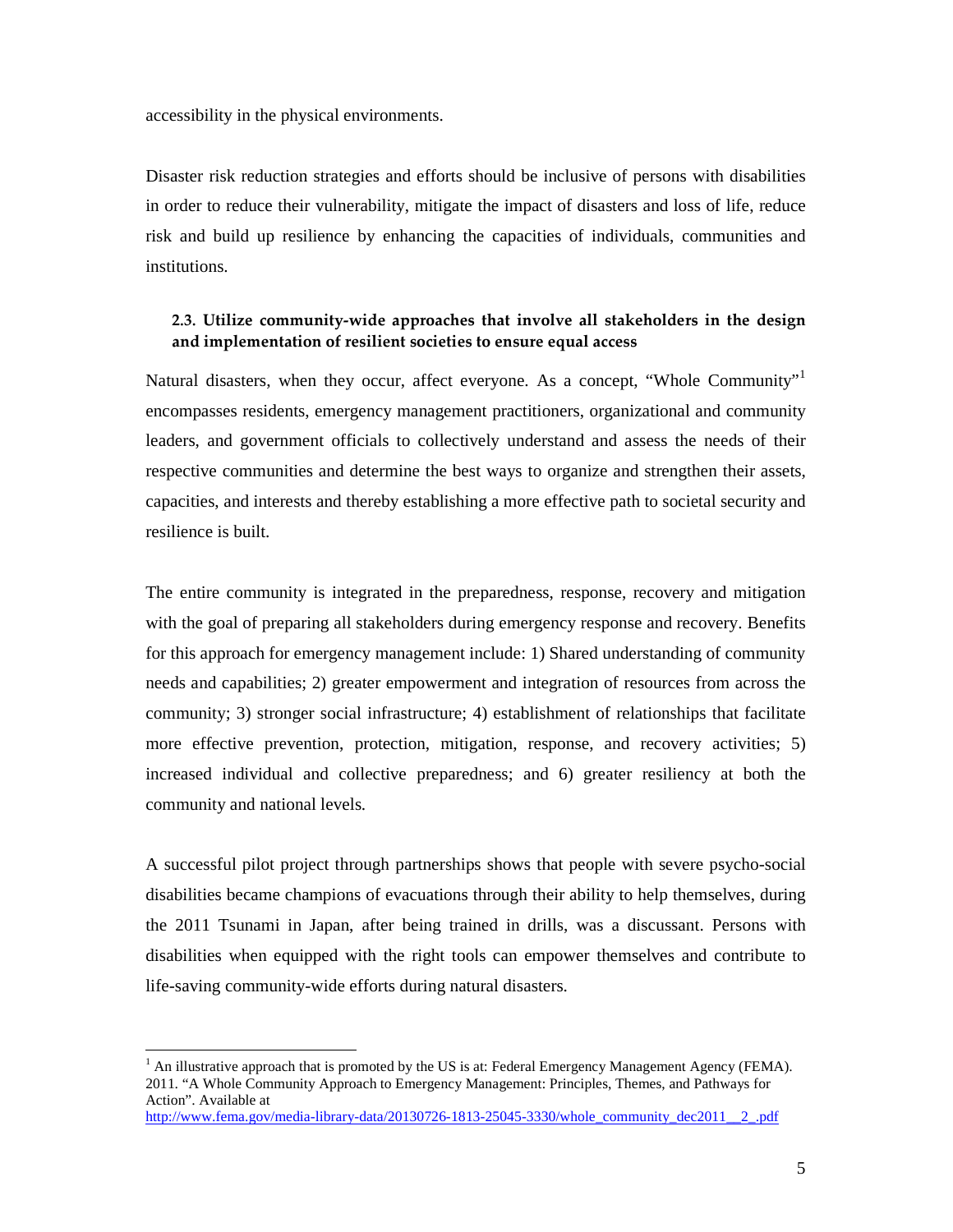# 2.4.Make use of targeted and disability-sensitive and responsive actions and plans to build and support resilience for persons with disabilities

Persons with disabilities often carry additional disadvantages due to their conditions and especially during crisis conditions such as natural disasters. In order to prevent their invisibility, focus needs to be placed on recognizing the reality they have to face, and also addressing their needs and priorities in a targeted fashion during all phases of disaster management through prevention, mitigation and preparedness. Response teams could be trained to be disability-sensitive and relief items should be checked for their appropriateness to fulfill the needs of persons with disabilities. At the same time, disaster recovery can offer an opportunity to incorporate disability concerns in disaster management.

# 2.5. Strengthen evidence-based information and data on the situation of persons with disabilities in the planning and implementation of disaster-resilient strategies

Risk management similar to other policy concerns, relies on having the appropriate information and knowledge to make decisions and take appropriate action.Information also helps disaster risk managers apply best practices before, during and after extreme events and therefore improve future programming. An understanding of needs and trends is also dependent on the availability of data. Disaggregated data can be collected according to the diversity of persons with disabilities along the lines of age and gender. For successful undertaking of this task, capacity-building and institutional arrangements need to be reinforced for the collection of reliable and standardized data in both areas of disability and also disaster risk reduction for the planning and implementation of disaster-resilient strategies.

#### 2.6.Promote education and awareness raising to benefits for all

Natural disasters often occur beyond the control of entire societies. However, all can be better prepared to face their dangers through education and training. Such tools can target information such as appropriate behaviour and strategies and rules to apply before, during and after natural disasters in order to minimise risk. Awareness campaigns can be launched on communication channels including radio and television. Informational materials such as brochures and leaflets can also be passed around communities to disseminate information coping strategies when disaster occur and trainings can also occur in schools or local communities. The International Day for Natural Disaster Reduction and the International Day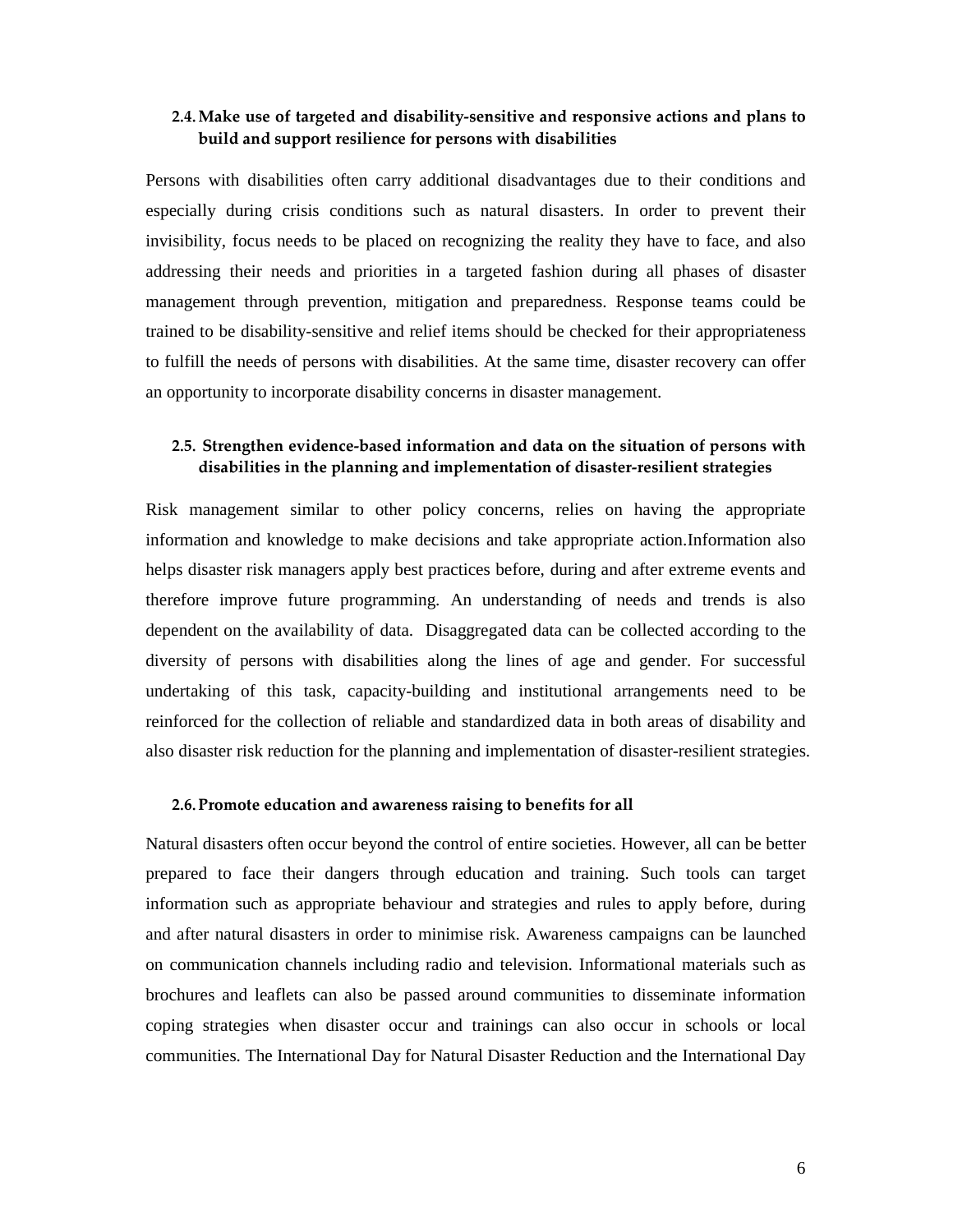of Persons with Disabilities, which are observed annually, could be venues through which to raise awareness on the intersection between disability and disaster risk and reduction.

# 3. Summary of Proceedings 3.1 Opening

The Panel Discussion was called to order during the afternoon of 19 July by H.E. Ambassador Geir O. Pedersen, Permanent Representative of Norway to the United Nations, who formally opened the meeting. Immediately following was a statement by H.E. Yusra Khan, Deputy Permanent Representative of the Republic of Indonesia, both co-chairs of the Group of Friends for Disaster Risk Reduction, Chaired the Panel.

In his opening and welcome statement, on behalf of the co-chairs of the Group of Friends for Disaster Risk Reduction, Ambassador Pedersen, recalled the historical nature of the first High-level Meeting on Disability and Development, held on 23 September 23 at the United Nations Headquarters, whose outcome document included commitment to disaster preparedness and disaster-risk reduction. He noted that the Convention on the Rights of Persons with Disabilities gives the framework and the direction needed to collectively work for a disability inclusive world. Norway in 2011, hosted the first international conference on disaster risk reduction and persons with disabilities together with disabled persons' organizations and humanitarian actors. It provided a platform for the exchange of experiences and information, including on further work in the field. He stressed the need to develop good and practical solutions that include persons with disabilities in the building of resilience. Ambassador Pedersen stressed the need to intensify efforts to lessen the impact of disasters on persons with disabilities, especially through national capacity building. He highlighted the special situation of women and girls with disabilities, stating that they have an even harder time than most; they must be involved, listened to, and protected in disaster situations as well as in work on resilience. Norway is fully behind including persons with disabilities in humanitarian and development efforts and in the post-2015 agenda.

H.E. Ambassador Khan**,** in his statement, reinforced the reality of disasters today and emphasized that through steadfast commitment and action, a global culture of disaster reduction had been born. A concrete foundation for disaster reduction to be mainstreamed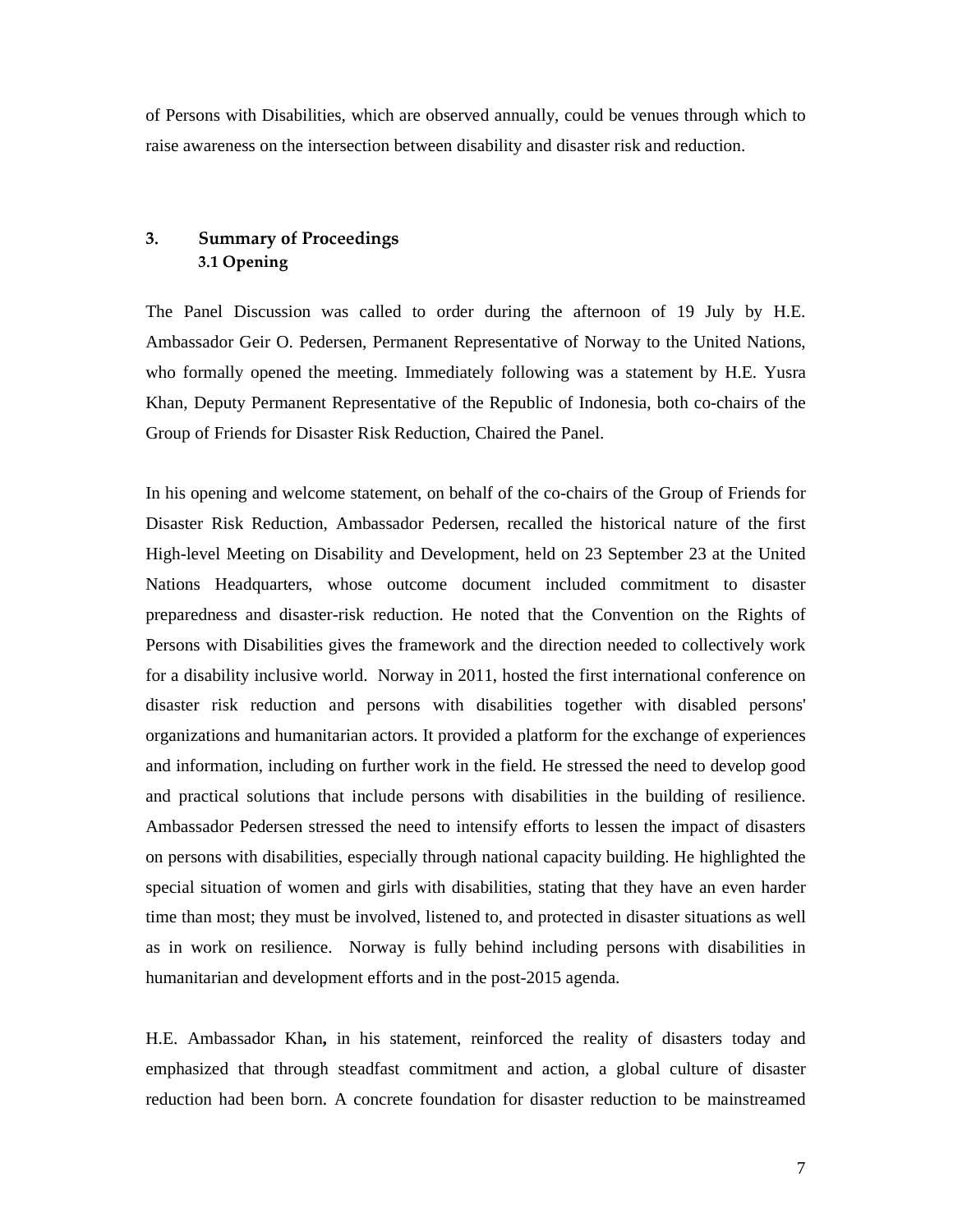into all aspects of economic and social development had been collectively set, onto which efforts on disaster risk will be built. All premises to integrate comprehensive, effective, and inclusive disaster reduction measures in the development framework are thus necessary and more must be done to ensure that Disaster Risk Reduction translates into meaningful benefit for all layers of society. Despite progress in mainstreaming DRR, the inclusion and participation of certain segments in society, particularly young people, women, persons with disabilities, and senior citizens remain lacking. This year's focus on persons with disabilities is to ensure their equal opportunity and inclusive participation in disaster risk reduction related discourses and decision making. Disability increases vulnerability but disability is not inability. In disasters, increased vulnerabilities lead to decreased resilience of an entire community. Engaging persons with disabilities will increase resilience. It is important to identify possible solutions based on the needs of persons with disabilities and their families, based on experience, in order to increase the resilience of the community. Effective participation and inclusion of persons with disabilities and their caregivers should have special focus. The social inclusion of the most vulnerable groups within society is important; thus, DRR plans need to take into account the inputs, needs and requirements of persons with disabilities and their caregivers. In Indonesia, more than 70% of persons with disabilities reside in highly disaster-prone provinces. To further strengthen frameworks, regulation on the protection on persons with disabilities in disaster management is now being finalized. More work needs to be done to ensure that Member States and UN entities collaborate to ensure that the next global development framework addresses the inclusion of disability in the Post-2015 framework for Disaster Risk Reduction.

Mr. Thomas Gass, Assistant Secretary-General, Department of Economic & Social Affairs, in his opening remarks, highlighted that disability has too long been largely invisible in internationally agreed development goals, including the Millennium Development Goals. There is a growing consensus that incorporating climate change and disaster risk reduction will advance sustainable and resilient development, providing an opportunity to achieve an inclusive agenda for all. DESA has implemented a number of initiatives with a view to raise global awareness, strengthen the knowledge-base and build national capacity for disability inclusion in disaster risk reduction: An Expert Group Meeting had been organised by UN DESA in close collaboration with the United Nations Information Center in Tokyo and The Nippon Foundation on the theme of "Building Inclusive Society and Development through Promoting Accessibility in Information and Communication and Technologies (ICTs)"; The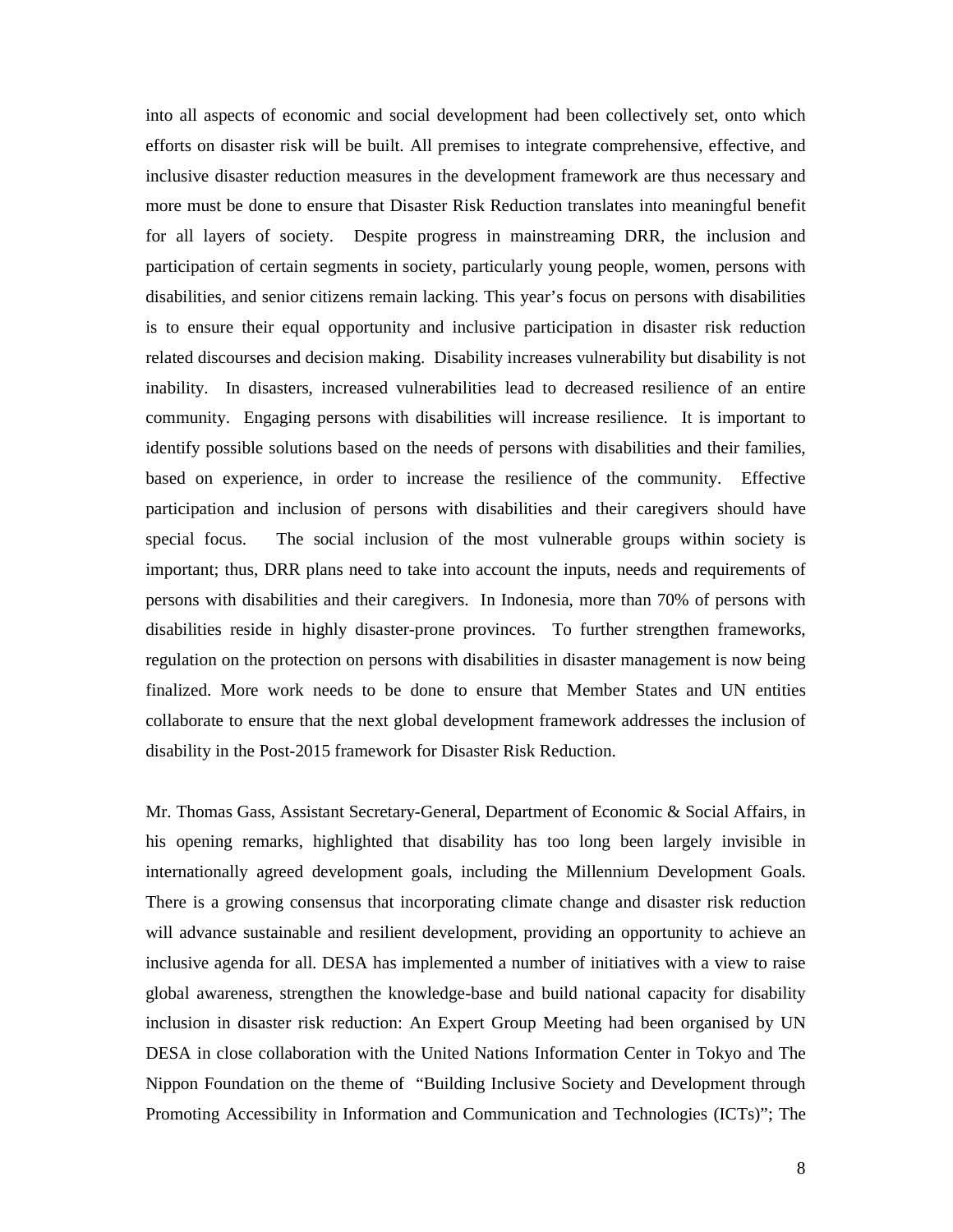inaugural DESA Forum held in July 2013 in cooperation with the President of the General Assembly, included discussions on disability and disaster risk reduction; and analytical studies have been prepared and side events organized related to disability inclusion in disaster risk reduction.

Reflecting on the General Assembly's High-level Meeting on Disability and Development (HLMDD), held at its sixty-eighth session, Mr. Gass highlighted that the Outcome Document<sup>i</sup> underlines the importance of including disability in the post-2015 development agenda and calls for urgent action, including in the area of strengthening preparedness and disaster risk reduction. The challenge now is to ensure its full implementation on the ground. A shared objective is to fully implement the provisions of the document as guided by the Convention on the Rights of Persons with Disabilities. This is important for three reasons. It is the responsibility of Member-States to integrated language from the document into other relevant resolutions and then set instructions for its operationalization. The disability dimension must be mainstreamed in Disaster Risk Reduction at all stages from the planning and design, implementation and monitoring. A world inclusive of persons with disabilities will benefit us all. DESA is committed to promoting sustainable and inclusive development for all. We stand ready to work with Member-States, the UN and civil society partners in pursuit of our initiatives. It is vital that disaster resilience initiatives involve persons with disabilities.

#### 3.2 Presentations and Interventions

The Panel was moderated by Ms. Margareta Wahlström, Special Representative of the Secretary-General for Disaster Risk Reduction. She emphasized that disability is not an issue solely for persons with a disability, or for disability organizations, but rather an issue for all. She underscored that the work of persons with disabilities on disaster risk reduction, including preparedness, inclusion and access, benefits all. Reflecting on the interim findings on a UN survey<sup>ii</sup> on disability and disasters, she highlighted that 70 per cent of respondents are not aware of emergency planning in their community. Some 50 per cent said they wanted to be involved in designing plans, 20 per cent did not know, and only a small percentage said they did not want to be involved. These figures suggest that many persons with disabilities feel isolated. This provides an entry point for an important conversation and mobilization opportunity.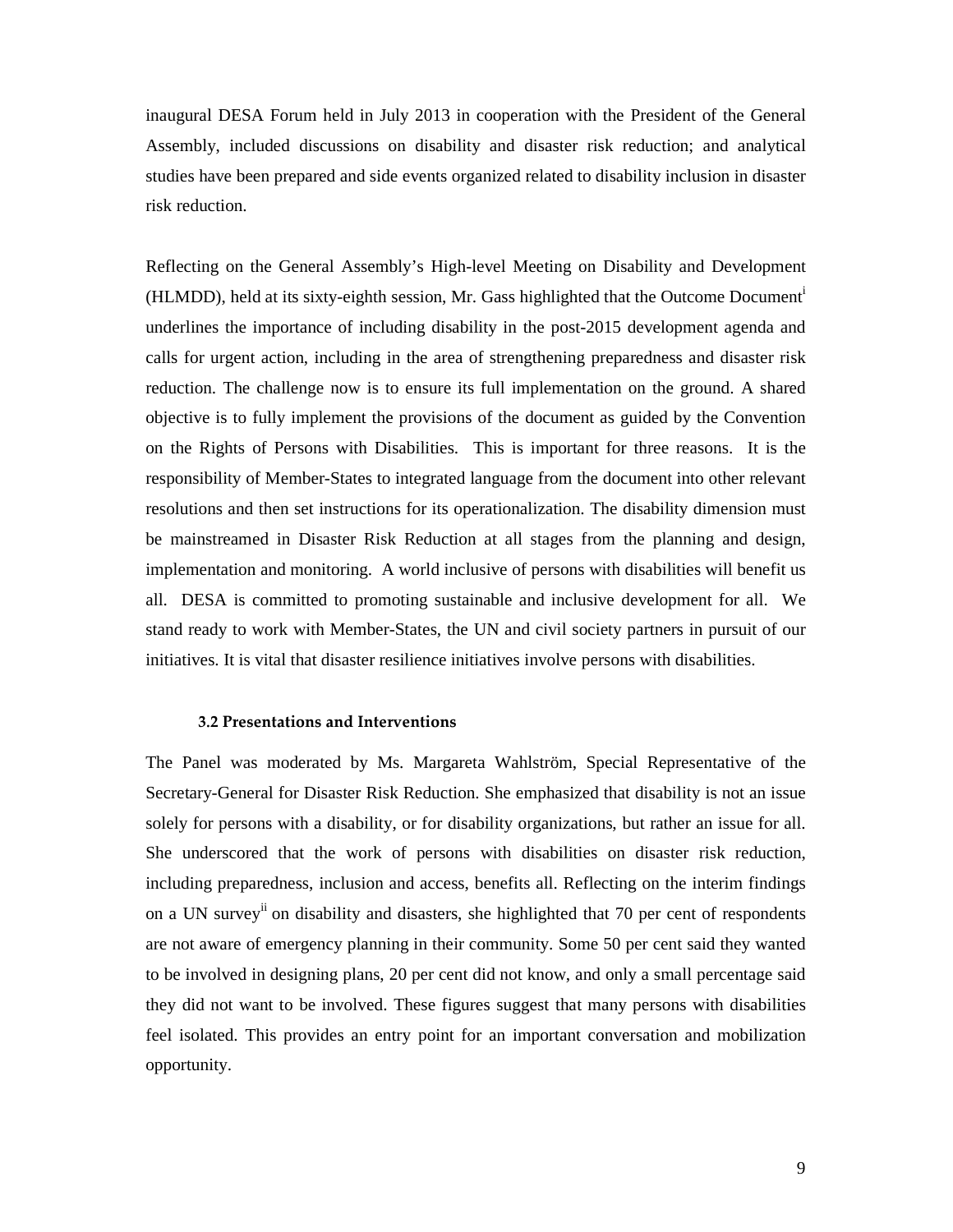**Mr. Kerryann Ifill**, President of the Senate of Barbados, noted that Article 11 of the CRPD obligates States Parties to take measures to include the needs and protections of persons with disability in disaster reduction efforts. In light of this provision, she called for the full participation and inclusion of persons with disabilities in its implementation. Barbados' approach has included the establishment of a 'vulnerable persons' committee, specific training for first responders and volunteers on how to interact with the disability community, and efforts by civil society to raise public awareness of persons with disabilities and disasters. She noted that all of this required a legislative framework and political will to ensure effective implementation of a number of strategies, including early warning, information dissemination, access to shelters and other services and participation in planning and execution. Integrating disability considerations at the design phase doesn't generally incur additional cost. However, retrofitting does. While there are limitations, the aim must be to reach everyone. Engaging the whole community is the only way to achieve resilient societies.

The General Secretary of the Japanese Federation of the Deaf, **Mitsuji Hisamatsu**, provided an overview of the Great East Japan earthquake and tsunami. He highlighted that the death rate for persons with disability was double that of the general population. In some places the rate was as high as five times, due to a lack of information or an accessible means to evacuate. To build a resilient society, he outlined three key lessons from Japan's experience: (1) the need for specific guidelines and measures to support persons with disabilities; (2) the need for accurate data and information on where and how persons with disability are living and what they need to reduce their risk; and (3) the need to raise awareness on the necessity of disaster risk reduction and to strengthen disaster preparedness. Learning from each other, both at the government and community level can support genuine change and action. Disaster risk reduction education provides long-term benefits, including transferring knowledge to parents. Mainstreaming disability consideration into education can support the entire community, and does not have an additional cost.

**Alex Robinson**, Country Director of Arbeiter-Samariter-Bund (ASB) in Indonesia and a cofounder of the Disability-Inclusive Disaster Risk Reduction Network for Asia and the Pacific,<sup>iii</sup> expressed the view that the disaster risk reduction community, as a whole, has not engaged with disability and the disability movement has not engaged with disaster risk reduction. He attributed this lack of engagement, in part, to the widely held view that disability is a technical issue. He noted that over the years disability has been ring-fenced as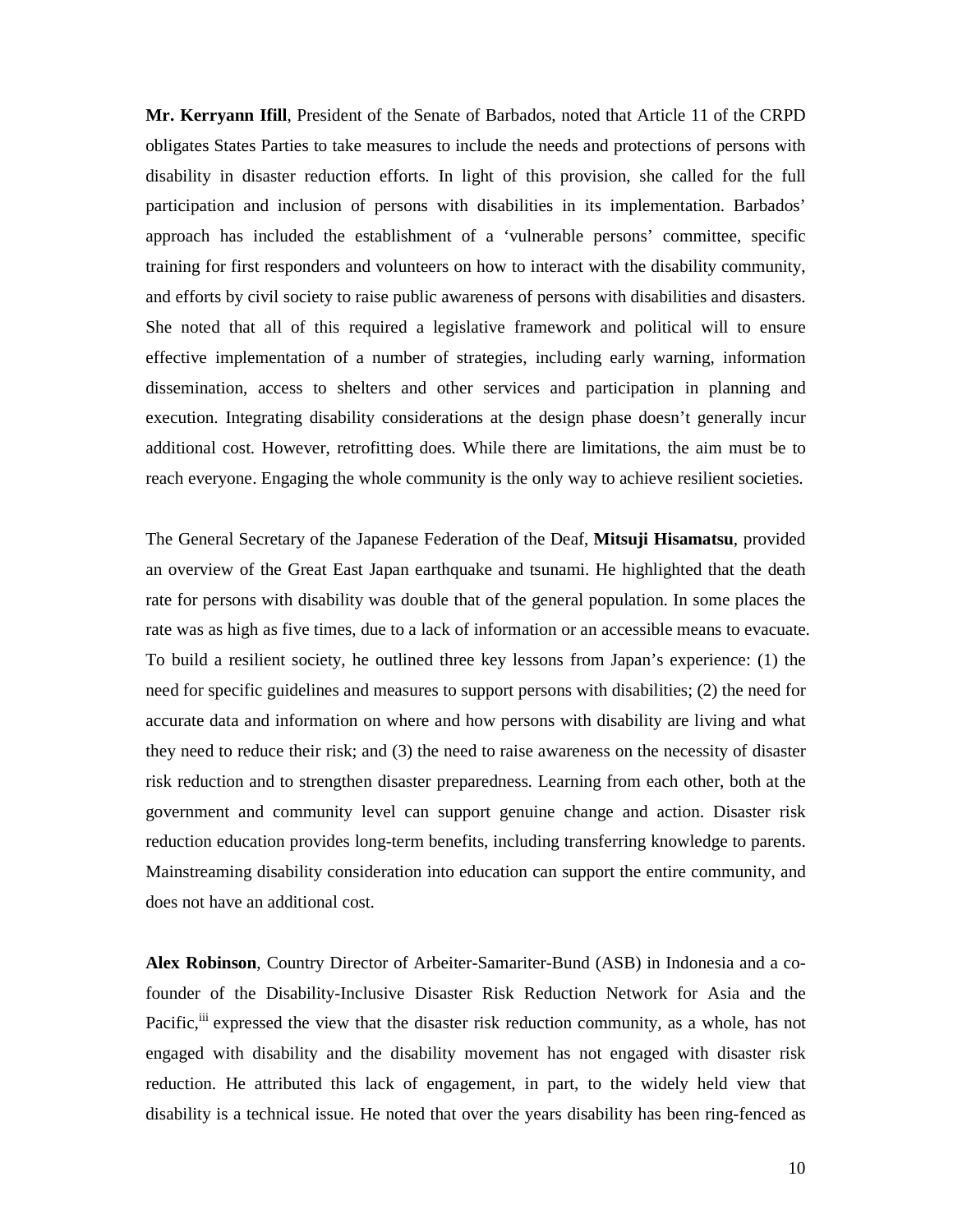the preserve of the technical few and, effectively, as being someone else's problem. He outlined that disability is inherent to the human condition and is the concern of all. He stated that information on choices or action to take is often not available to persons with disability. To overcome this, focus should not be given to the content, which is often the same, but rather how to better deliver that information. He noted that improving information delivery does not require significantly increased investment, rather a little bit of creativity, imagination and willingness. Given that disasters have a disproportionate impact on persons with disabilities, this can only be addressed through a 'whole of community' approach. Moving away from the issue of vulnerability and looking at resilience is also important to supporting an inclusive approach. NGOs have a key role to play to bridge the gaps between disaster risk reduction and disability.

Interventions were made by participants from the floor. Youth representative and member of the Deaf Art Community, **Stephanie Rahardja**, shared her experience of the 2006 Yogyakarta earthquake. She reflected on the absence of information for persons with disabilities to save themselves. She highlighted her work with different forms of media to raise awareness and disseminate knowledge on managing disaster risks. She underscored that participation in disaster risk reduction was every person's right. Governments and civil society need to look at how to increase the potential of persons with disabilities to engage and contribute. Clear data and targeted education is needed, both for persons with disabilities but also for the wider community. Persons with disabilities can play an important role in increasing a community's resilience. Action needs to be taken now.

A number of Member States and civil society organisations took the floor. The **United Arab Emirates** called for greater engagement and support of persons with disabilities, and particularly of women. **Australia** highlighted the importance of bringing the disability and disaster risk reduction communities together, and urged Member States and others not to wait for the post-2015 development agenda, including the HFA2, to ensure the inclusion of persons with disabilities in all aspects of development, including disaster resilience. **New Zealand**, noting that disability as an issue has gained increasing attention in both the humanitarian and development spheres at the United Nations over the last year, sees an opportunity to further raise the profile of disaster risk reduction. The **United States** called for a 'whole of community' approach to disaster risk reduction, which includes persons with disabilities. Community participation means equal access, and support for this engagement.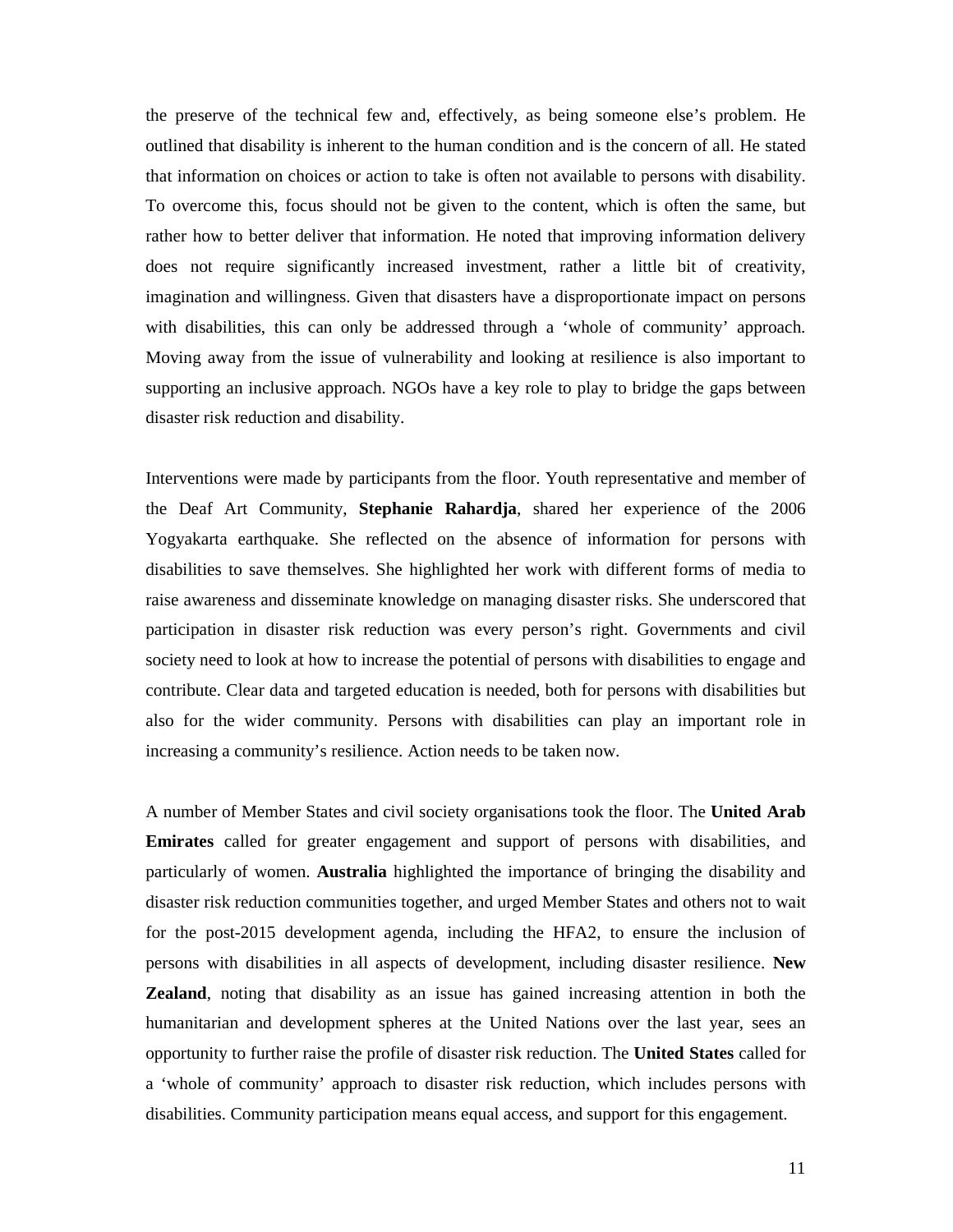The **Huairou Commission** underscored that disaster risk reduction is primarily a community activity, hence the importance of inclusion, particularly for women. **Ribbon International** underscored that disaster risk reduction is not solely an issue for the Global South, and efforts must be taken across the world. Community awareness is central to addressing issues of isolation. **UNICEF** highlighted the mindset that prevents inclusion – that it costs too much, or that it's too difficult – as being tantamount to saying that persons with disabilities are of less value than persons without disabilities. Given that half of persons with disabilities that die in a disaster are children, particular focus must be given to children. **WHO** recognised that the most effective way to achieve public health outcomes, including as it relates to disaster risk reduction and disability, is through strong local and national capacities, including technical materials.

#### **4. Organization of Work**

# **4.1 Attendance**

The Panel was attended by a diverse group of policy specialists and practitioners in the disability, disaster risk reduction and development fields including the United Nations system, government, private sector and civil society organizations, creating an instant venue for an energetic and robust exchange of experiences and ideas in the ensuring equality and inclusion in disaster risk reduction and disability.

#### **4.2 Documentation**

The reference documents and presentations are posted on the Enable Website at: http://www.un.org/disabilities/default.asp?id=1611

## **4.3 Adoption of the Agenda and programme**

The Panel Discussion had an agenda and programme as presented in Annex I.

#### **4.4 Adoption of Recommendations**

During the closing of the Panel on 10 October, conclusions and recommendations were adopted.

#### **4.5 Closing of the Meeting**

The Panel Discussion was closed during the afternoon of 10 October 2013.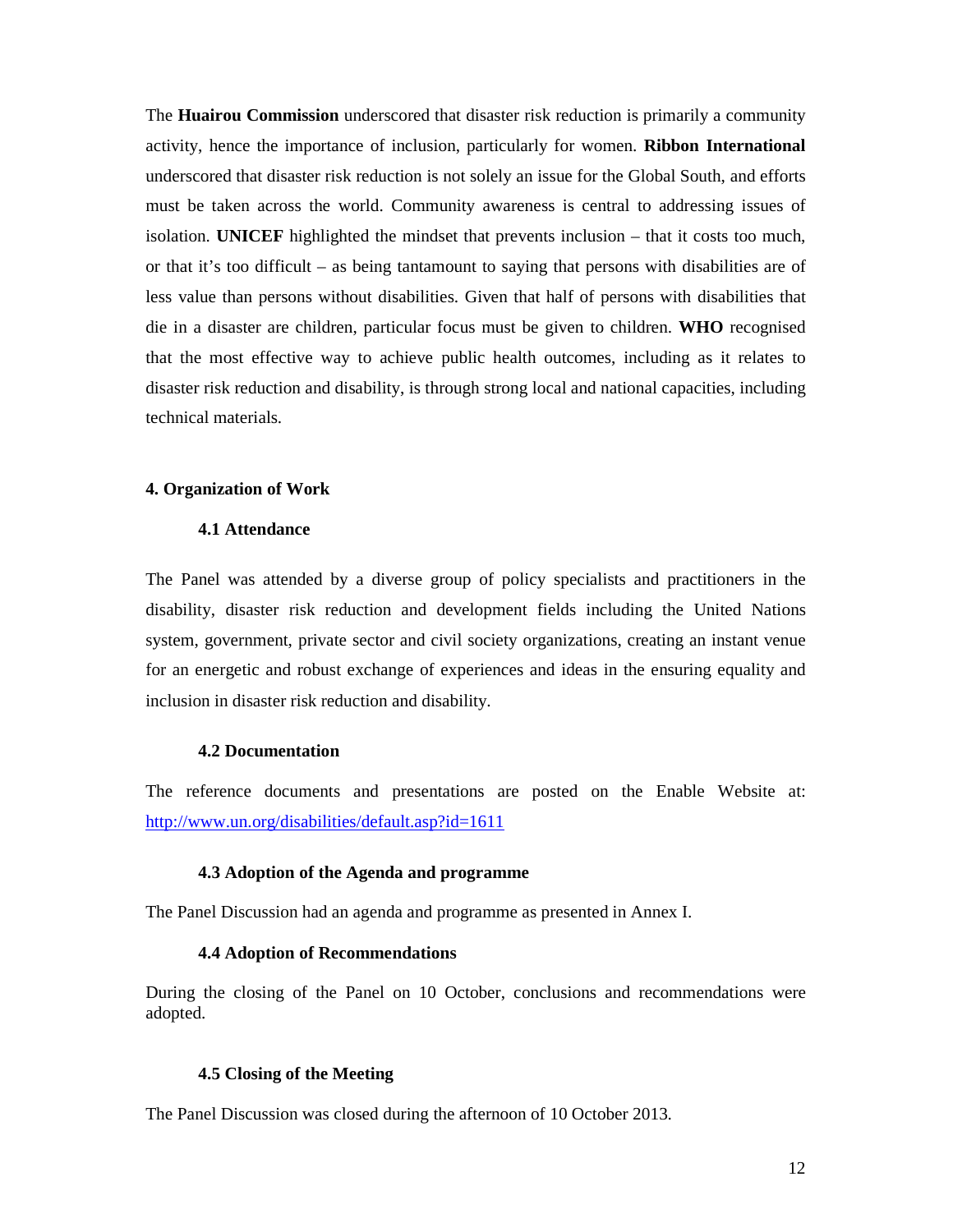# **Annex I.**

## **Draft Programme**

# **Panel Discussion on Disaster Resilience and Disability: Ensuring Equality and Inclusion**

*In observance of the 2013 International Day of Disaster Reduction* 

*10 October 2013, United Nations Headquarters New York* 

# **Panel Discussion on disaster resilience and disability**

The Panel discussion will take stock of progress, share good practices and options in practicing disability-inclusive disaster risk reduction. The outcome of the panel will also serve to inform the consultations on the emerging priorities for the post-2015 framework for disaster risk reduction (HFA2) and other post-2015 development processes in the UN.

### **Date**:

Thursday, 10 October 2013

### **Event title:**

"Disaster resilience and disability: ensuring equality and inclusion", a multi-stakeholder panel discussion on disaster resilience and disability.

#### **Organizers:**

UNISDR and DESA (SCRPD/DSPD)

In collaboration with the Group for Friends of Disaster Risk Reduction and the Nippon Foundation.

# **Event venue and time:**

ECOSOC Chamber, 1:15 pm – 2:45 pm

# **Lunch:**

A light lunch will be available prior to the event on level one of the Conference Building. The lunch is sponsored by the Permanent Mission of Norway.

#### **Format:**

The panel discussion will be moderated. Each panellist will be introduced and given 5-7 minutes to offer initial remarks after which a moderated discussion will follow.

#### **Objectives:**

The panel discussion will aim to highlight a variety of perspectives on disaster resilience and disability, in order to help all major stakeholders and partners, especially policy makers:

- 1) To take a stock of progress made so far in including disability in disaster risk reduction policy and practices,
- 2) To share experience and good practices in this regard,
- 3) To discuss how persons with disabilities can make contributions to disaster resilience, and